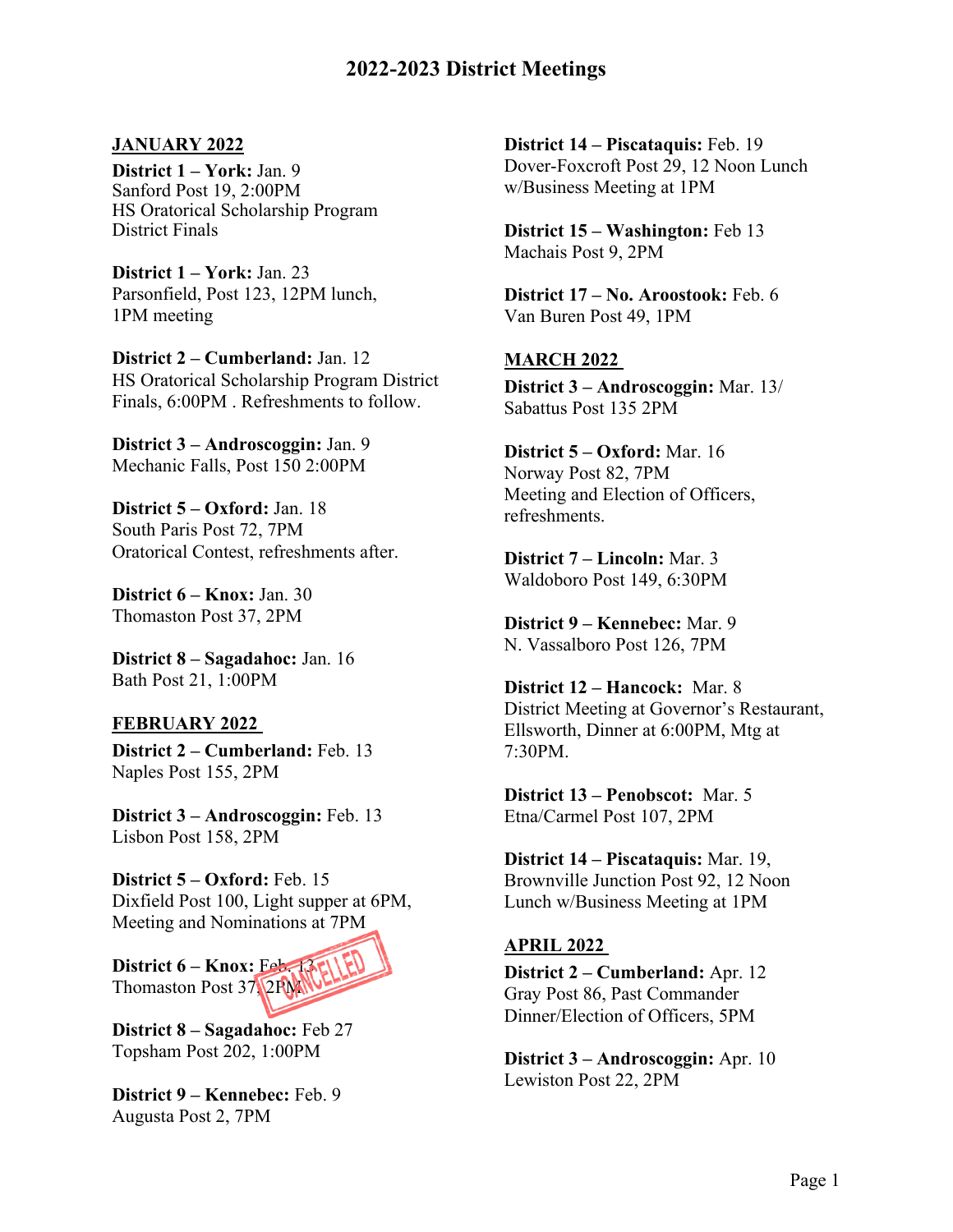**District 5 – Oxford:** Apr. 20 Rumford Post 24, light supper at 6PM, Installation of Officers at 7PM

**District 6 – Knox:** Apr. 3 Camden Post 30, 2PM

**District 9 – Kennebec:** Apr. 13 Richmond Post 132 Nomination of Officers, 7PM

**District 12 – Hancock:** Apr. 12 Southwest Harbor Post 69, dinner at 6:00PM, meeting at 7:30PM. Nominations

**District 13 – Penobscot:** Apr. 2 Corinna Post 73, 2PM

**District 14 – Piscataquis:** Apr. 16, Dexter Post 53, 12 Noon Lunch w/Business Meeting at 1PM

**District 17 – No. Aroostook:** Apr. 3 Eagle Lake Post 176, 1PM – Nominations

#### **MAY 2022**

**District 7 – Lincoln:** May 4 Damariscotta Post 42, 5:30PM

**District 12 – Hancock:** May 9 Ellsworth Post 63 Dinner at 6:00PM, Meeting at 7:30PM Dinner will be at Post, 417 E. Main SVFW Hall Ellsworth (667-7665) Election of District Officers

**District 13 – Penobscot:** May 1 Howland Post 97, 2PM

**District 14 – Piscataquis:** May 21 Greenville Post 94, 12 Noon Lunch w/Business Meeting at 1PM

**District 15 – Washington:** May 15 Baileyville Post 23, 2PM

**District 15 – Washington:** May 15 Woodland Post 23, 2PM

**District 17 – No. Aroostook**: May 1 Madawaska Post 147 1PM

#### **JUNE 2022**

**District 3 – Androscoggin:** June 5 Auburn Post 153, 2PM

**District 12 – Hancock:** June 14 Bucksport Post 93 Dinner at 6:00PM, Meeting at 7:30PM Dinner will be at Post 58 Elm St. (469- 3295) Annual Meeting and Installation of **Officers** 

#### **JULY 2022**

#### **AUGUST 2022**

**District 1 – York:** Aug. 23 Sanford Post 19, 2:00PM

**District 5 – Oxford:** Aug. 19 Locke Mills Post 68, 7:00PM

**District 9 – Kennebec:** Aug. 2 Hallowell Post 6 – 7PM

#### **SEPTEMBER 2022**

**District 3 – Androscoggin:** Sept. 20 Lisbon Post 158, 2:00PM

**District 5 – Oxford:** Sept. 22 Oxford Post 112, 7PM Refreshments after

**District 6 – Knox:** Sept 26 St. George Post 34, 9AM

**District 9 – Kennebec:** Sept. 9 Oakland Post 51, 7PM

**District 10 – Somerset:** Sept. 21 Skowhegan Post 16, 6:30PM

**District 11 – Waldo:** Sept 20 Palermo Post 163, 2PM

**District 13 – Penobscot:** Sept. 4 Lincoln Post 77, Bangor Armory, 2PM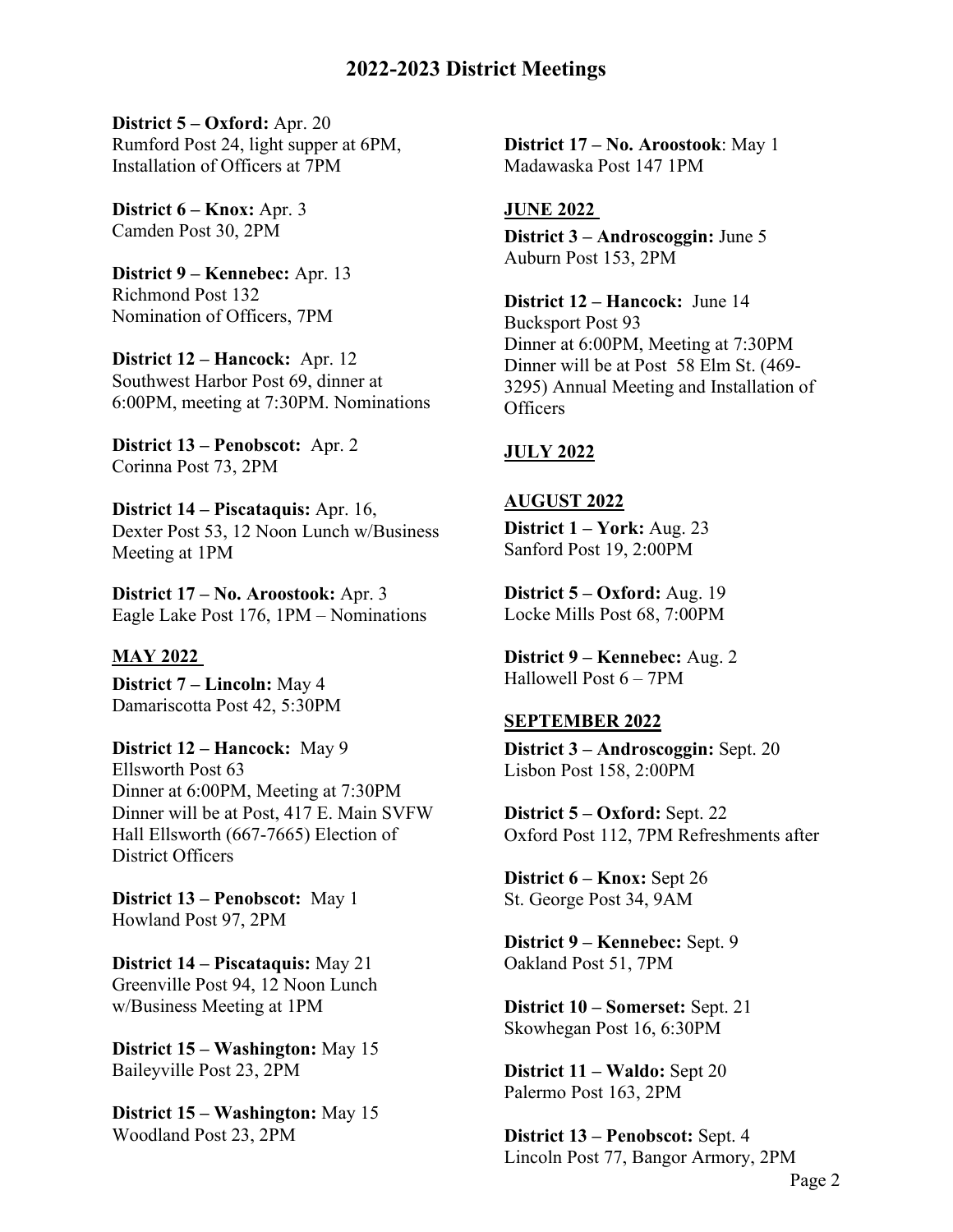**District 14 – Piscataquis:** Sept. 17 Guilford Post 119, 12 Noon Lunch w/Business Meeting at 1PM

**District 17 – No. Aroostook:** Sept. 13 Stockholm Post 136, 1PM

#### **OCTOBER 2022**

**District 2 – Cumberland:** Oct. 11 Auburn Post 31, 2PM

**District 3 – Androscoggin:** Oct. 11 Auburn Post 31, 2PM

**District 5 – Oxford:** Oct. 20 Post 58, 7PM, Pumpkin Pie after.

**District 6 – Knox:** Oct. 24 Camden Post 30, 9AM

**District 8 – Sagadahoc:** Oct. 3 Bath Post 21, 1:00PM

**District 12 – Hancock:** Oct. 13 Location TBD Dinner at 6:30PM, Meeting at 7:30PM

**District 13 – Penobscot:** Oct. 2 Bangor Post 12, Bangor Armory, 2PM

**District 14 – Piscataquis:** Oct. 15 Milo Post 41, 12 Noon Lunch w/Business Meeting at 1PM

**District 15 – Washington:** Oct.10 Pembroke Post 59, 2PM

**District 15 – Washington: Oct. 11** Lubec Post 65, 2PM

**District 17 – No. Aroostook: Oct. 4** Fort Kent Post 133, 1PM

**District 9 – Kennebec:** Oct. 14 Winthrop Post 40, 7PM

#### **NOVEMBER 2022**

**District 3 – Androscoggin:** Nov. 15 Turner Post 111, 2PM

**District 5 – Oxford:** Nov. 17 Bethel Post 81, 7PM, Refreshments after.

**District 9 – Kennebec:** Nov. 11 Gardiner Post 4, 7PM

**District 10 – Somerset:** Nov. 9 Madison Post 39, 6:30PM

**District 12 – Hancock:** Nov. 9 Bar Harbor Post 25 Dinner at 6:30PM, Meeting at 7:30PM

**District 13 – Penobscot:** Nov. 6 Bangor Post 12, Bangor Armory, 2PM

**District 14 – Piscataquis:** Nov. 19 Monson Post 116, 12 noon lunch w/Business Meeting at 1PM

**District 16 – So. Aroostook:** Nov. 13 Mars Hill Post 118, 1PM (Special Meeting)

**District 17 – No. Aroostook:** Nov. 14 St. Francis Post 180, St. Francis Community Ctr., 857 Main St., St. Francis, 1PM

#### **DECEMBER 2022**

**District 2 – Cumberland:** Dec 13 Westbrook Post 197 Holiday Party 2PM

**District 5 – Oxford:** Dec. 14 Locke Mills Post 68, 7PM Appoint Nominating Committee, District Christmas Party

**District 12 – Hancock:** Dec. 15 Northeast Harbor Post 103 Dinner at 6:30PM, Meeting at 7:30PM Christmas Party